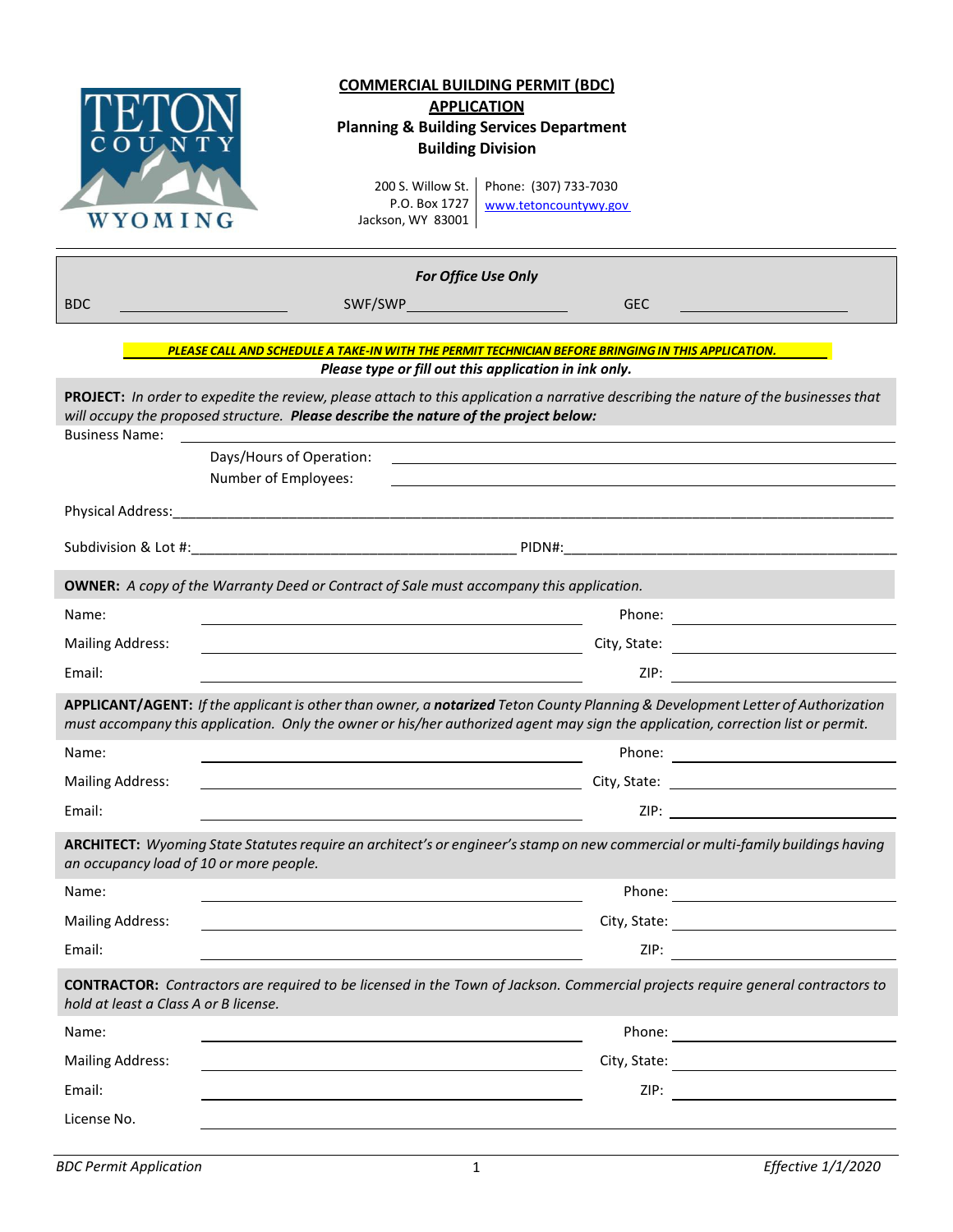| USE AND DEVELOPMENT PERMITS: This application form is for commercial buildings, commercial remodels, and tenant<br>improvements. Please note, depending on the use and size of building, a Development Plan, Sketch Plan, Basic Use or<br>Conditional Use Permit may be required. A building permit plan review cannot be done concurrently with a Development<br>Plan, Sketch Plan or Conditional Use Permit review. Please speak to a Planner if you have any questions regarding use and<br>development permits. |                                                                                                  |                                                          |                                                                              |  |  |  |
|---------------------------------------------------------------------------------------------------------------------------------------------------------------------------------------------------------------------------------------------------------------------------------------------------------------------------------------------------------------------------------------------------------------------------------------------------------------------------------------------------------------------|--------------------------------------------------------------------------------------------------|----------------------------------------------------------|------------------------------------------------------------------------------|--|--|--|
| Please indicate any Use or Development Permits obtained for this project, including the date(s) of approval. If you are processing<br>applications concurrently, indicate that approval is pending.                                                                                                                                                                                                                                                                                                                 |                                                                                                  |                                                          |                                                                              |  |  |  |
| Permit Number(s):                                                                                                                                                                                                                                                                                                                                                                                                                                                                                                   |                                                                                                  |                                                          |                                                                              |  |  |  |
|                                                                                                                                                                                                                                                                                                                                                                                                                                                                                                                     |                                                                                                  |                                                          |                                                                              |  |  |  |
| WILDLAND URBAN INTERFACE: If a property is located within the Wildland Urban Interface, a Wildland Assessment is required prior<br>to submitting the building permit application. Contact the Fire Marshall at 307-733-4732 to arrange a meeting. The IWUIC<br>application is available online at https://www.tetoncountywy.gov/671/WUI-Information-for-Contractors.                                                                                                                                                |                                                                                                  |                                                          |                                                                              |  |  |  |
|                                                                                                                                                                                                                                                                                                                                                                                                                                                                                                                     |                                                                                                  |                                                          |                                                                              |  |  |  |
| FLOODPLAIN: See County Floodplain Management Resolution and Flood Insurance Rate Maps (FIRMs), which are available on<br>the County GIS Map Server <u>https://maps.greenwoodmap.com/tetonwy/mapserver/.</u> If located outside of Flood Hazard Zone X,<br>a Floodplain Development Permit is required and may be processed concurrently with the Building Permit application.                                                                                                                                       |                                                                                                  |                                                          |                                                                              |  |  |  |
| What is the property's Flood Zone Designation? Check all that apply:<br>AE<br>AO<br>A<br>X<br>Other (please identify):                                                                                                                                                                                                                                                                                                                                                                                              |                                                                                                  |                                                          |                                                                              |  |  |  |
| If the designation is not Zone X, have you submitted a Flood Plain Development Permit Application to Engineering?                                                                                                                                                                                                                                                                                                                                                                                                   |                                                                                                  |                                                          |                                                                              |  |  |  |
| GRADING: A separate Grading & Erosion Control application is required when the proposed land disturbances exceed the below<br>thresholds. If a Plan level application is required, a Pre-Application Conference is required prior to application submittal. Identify the<br>area of disturbance in each slope category:                                                                                                                                                                                             |                                                                                                  |                                                          |                                                                              |  |  |  |
| <b>Area to be Disturbed</b>                                                                                                                                                                                                                                                                                                                                                                                                                                                                                         |                                                                                                  | <b>Thresholds</b>                                        |                                                                              |  |  |  |
|                                                                                                                                                                                                                                                                                                                                                                                                                                                                                                                     | See below                                                                                        | If disturbing at least 12,000<br>sf but less than 1 acre | Plan<br>If disturbing 1 acre or more                                         |  |  |  |
|                                                                                                                                                                                                                                                                                                                                                                                                                                                                                                                     | If disturbing at least 12,000<br>If disturbing less<br>than 12,000 sf<br>sf but less than 1 acre |                                                          | If disturbing 1 acre or more                                                 |  |  |  |
|                                                                                                                                                                                                                                                                                                                                                                                                                                                                                                                     | If disturbing less<br>If disturbing at least 1,000 sf<br>than 1,000 sf<br>but less than 1 acre   |                                                          | If disturbing 1 acre or more                                                 |  |  |  |
|                                                                                                                                                                                                                                                                                                                                                                                                                                                                                                                     | No exemption                                                                                     | If disturbing 3,000 sf or less                           | If disturbing more than<br>3,000 square feet                                 |  |  |  |
|                                                                                                                                                                                                                                                                                                                                                                                                                                                                                                                     | (sf)                                                                                             | <b>Exempt</b>                                            | Is the property located in the Wildland Urban Interface?<br><b>Statement</b> |  |  |  |

**SMALL WASTEWATER SYSTEM:** *There is a separate application for septic systems and sewer connections. All habitable structures must have an approved small wastewater (septic) permit, town sewer hookup permit, or other wastewater facility approved by the County Engineer's Office before a building permit will be issued.*

**WETLANDS AND WATERBODIES:** *Wetlands, waterbodies, and associated setbacks are required to be shown on the site plan. County regulations may prohibit development in a wetland or waterbody and associated setback, except under specific circumstances. A permit may be obtained for a limited amount of wetland disturbance. Contact the Planning Office for further clarification. The U.S. Army Corps of Engineers regulates the placement of dredged and fill material into wetlands and other waters of the United States as authorized primarily by Section 404 of the Clean Water Act (33 U.S.C. 1344). It is the landowner's responsibility to contact the Corps prior to placing any fill in waters of the U.S. Information on Section 404 requirements can be obtained by contacting the Wyoming Regulatory Office at (307) 772-2300 or by visiting its website at* [www.nwo.usace.army.mil.](http://www.nwo.usace.army.mil/)

Are there wetlands located on or adjacent to the site of the proposed structure or access?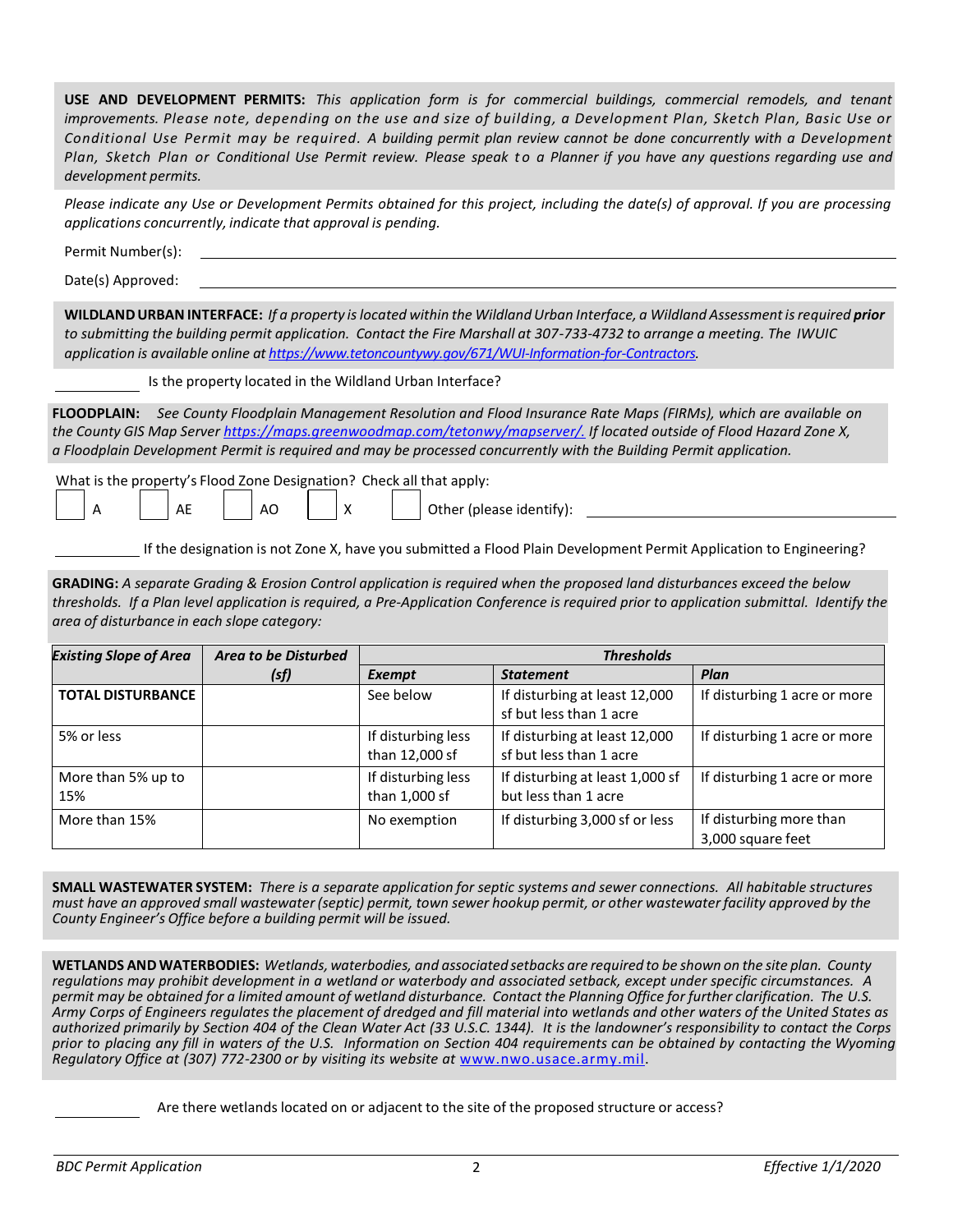| <b>EXTERIOR MATERIALS:</b> If metal materials are used, provide a sample with application. All exterior finishes are required to be<br>earth tone in color and non-reflective prior to installation. |        |  |  |  |  |
|------------------------------------------------------------------------------------------------------------------------------------------------------------------------------------------------------|--------|--|--|--|--|
| Roof: Material/Type:                                                                                                                                                                                 | Color: |  |  |  |  |
| Siding: Material/Type:                                                                                                                                                                               | Color: |  |  |  |  |

| <b>SITE DEVELOPMENT:</b> Site development is the area of the site that is physically developed; it is generally the inverse of landscape |
|------------------------------------------------------------------------------------------------------------------------------------------|
| surface area. Site development includes the area of the site that is covered by buildings, structures, impervious surfaces, porches,     |
| decks, terraces, patios, driveways, walkways, parking areas, and regularly disturbed areas such as corrals, outdoor storage, and         |
| stockpiles.                                                                                                                              |

|  | Footprint of Existing Structures/Buildings                                         |
|--|------------------------------------------------------------------------------------|
|  | Footprint of Proposed Structures/Buildings                                         |
|  | Paved and unpaved driveways and parking areas                                      |
|  | Decks, porches, patios, terraces (including sand-set), sidewalks, etc.             |
|  | Other areas of the property which are not vegetated (corrals, riding arenas, etc.) |
|  | <b>TOTAL</b>                                                                       |
|  |                                                                                    |

**BUILDING COMPOSITION:** *The following information should be shown both here and on the submitted plans, whether the project is a new building or a tenant improvement. All buildings are to be designed to the requirements of the most recently adopted version of the building code.* 

| Type of Construction:   |     |    |                    |  |  |
|-------------------------|-----|----|--------------------|--|--|
| Sprinklered?            | Yes | No |                    |  |  |
| Gross Floor Area:       |     |    | Height (in feet):  |  |  |
| Floor Area Above Grade: |     |    | Number of Stories: |  |  |
| Floor Area Below Grade: |     |    |                    |  |  |

**OCCUPANCY GROUP:** *A list of group types can be found in Section 302 of the IBC. Occupancy loads can be found in Section 1004 of the IBC. Rooms or areas designed for the use or storage of hazardous materials shall submit a list of the materialsto be used/stored and the quantities to be housed in the structure.*

For buildings with multiple occupancies, please complete the following (attach additional sheets if necessary):

| 1. | Occupancy Group        |                    |                                                                                                                                                                                                                                      |
|----|------------------------|--------------------|--------------------------------------------------------------------------------------------------------------------------------------------------------------------------------------------------------------------------------------|
|    |                        | <b>Actual Area</b> | Occupant Load<br><u> 1980 - Andrea Andrew Maria (b. 1980)</u>                                                                                                                                                                        |
| 2. | <b>Occupancy Group</b> |                    |                                                                                                                                                                                                                                      |
|    |                        | <b>Actual Area</b> |                                                                                                                                                                                                                                      |
| 3. |                        |                    | Occupancy Group <u>contract the contract of the contract of the contract of the contract of the contract of the contract of the contract of the contract of the contract of the contract of the contract of the contract of the </u> |
|    |                        | <b>Actual Area</b> | <u> 1989 - Johann Stoff, fransk politik (</u>                                                                                                                                                                                        |
| 4. | <b>Occupancy Group</b> |                    | <u> 1989 - Johann Stoff, deutscher Stoffen und der Stoffen und der Stoffen und der Stoffen und der Stoffen und der Stoffen und der Stoffen und der Stoffen und der Stoffen und der Stoffen und der Stoffen und der Stoffen und d</u> |
|    |                        | <b>Actual Area</b> | Occupant Load<br><u> 1999 - Alexandr Alexandr III, poet</u>                                                                                                                                                                          |
|    |                        | <b>TOTAL AREA</b>  | <b>TOTAL OCCUPANT LOAD</b>                                                                                                                                                                                                           |
|    |                        |                    |                                                                                                                                                                                                                                      |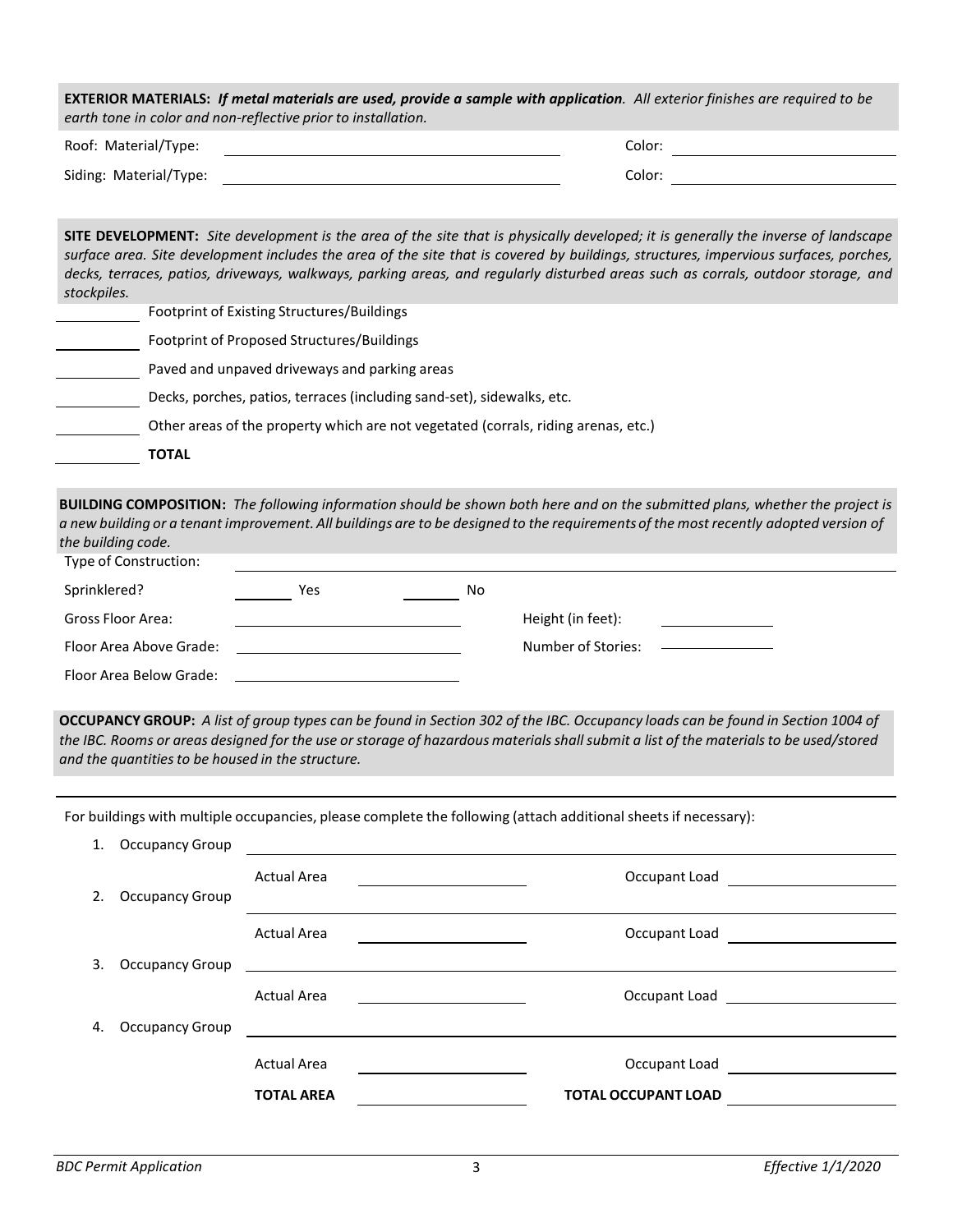**ADDITIONS AND REMODELS:** *In addition to the information in the previous section, additions and remodels should also include information on the following.* 

Existing Occupancy Group:

Area of Remodel/Addition: Existing Occupant Load:

Are any floor area increases requested?

Basis for increase

**PARKING SPACES AND LOADING BAYS:** *Identify the number of parking spaces and loading bays on the property.*

Total Number of Spaces

Disability Parking Spaces

Loading Bays

**EXTERIOR LIGHTING:** *Exterior lighting information listed below shall include all fixtures, including but not limited to, lighting attached to structures, poles, the earth, or any other location. Total numbers shall include all new lighting as well as existing lights on the property. For existing light fixtures, please include numbers of fixtures and maximum lumen per fixture. Your application shall include a manufacturer's product specification sheet for all outdoor lighting and a lighting plan in the drawings. Commercial applications shall include description of adaptive controls and plan for lighting reduction. Complex uses may require additional information during the application review.*

| <b>Fixture Model or Description</b> | No. of<br><b>Fixtures</b> | Shielded<br>(Y/N) | Light Color (Kelvin) | <b>Max Lumen per Fixture</b> | <b>Lumens Total</b> |
|-------------------------------------|---------------------------|-------------------|----------------------|------------------------------|---------------------|
| Ex: Cornice P5634 sconce            | 3                         |                   | 3000                 | 623                          | 1869                |
|                                     |                           |                   |                      |                              |                     |
|                                     |                           |                   |                      |                              |                     |
|                                     |                           |                   |                      |                              |                     |
|                                     |                           |                   |                      |                              |                     |
|                                     |                           |                   |                      |                              |                     |
|                                     |                           |                   |                      |                              |                     |
|                                     |                           |                   |                      |                              |                     |
| <b>Lumen Total All Types</b>        |                           |                   |                      |                              |                     |

**ESTIMATED COST OF CONSTRUCTION:** *Please list the estimated cost of construction below. This figure should be the actual cost of construction, which will be reported to the Census Bureau. The Building Department calculates a separate valuation for the Building Permit Fee.*

\$

**ENERGY CONSERVATION CODE:** *Energy mitigation fees shall be assessed for new construction and additions of more than 2,500 square feet of conditioned space. Energy mitigation fees shall also be assessed for heated hardscape areas.*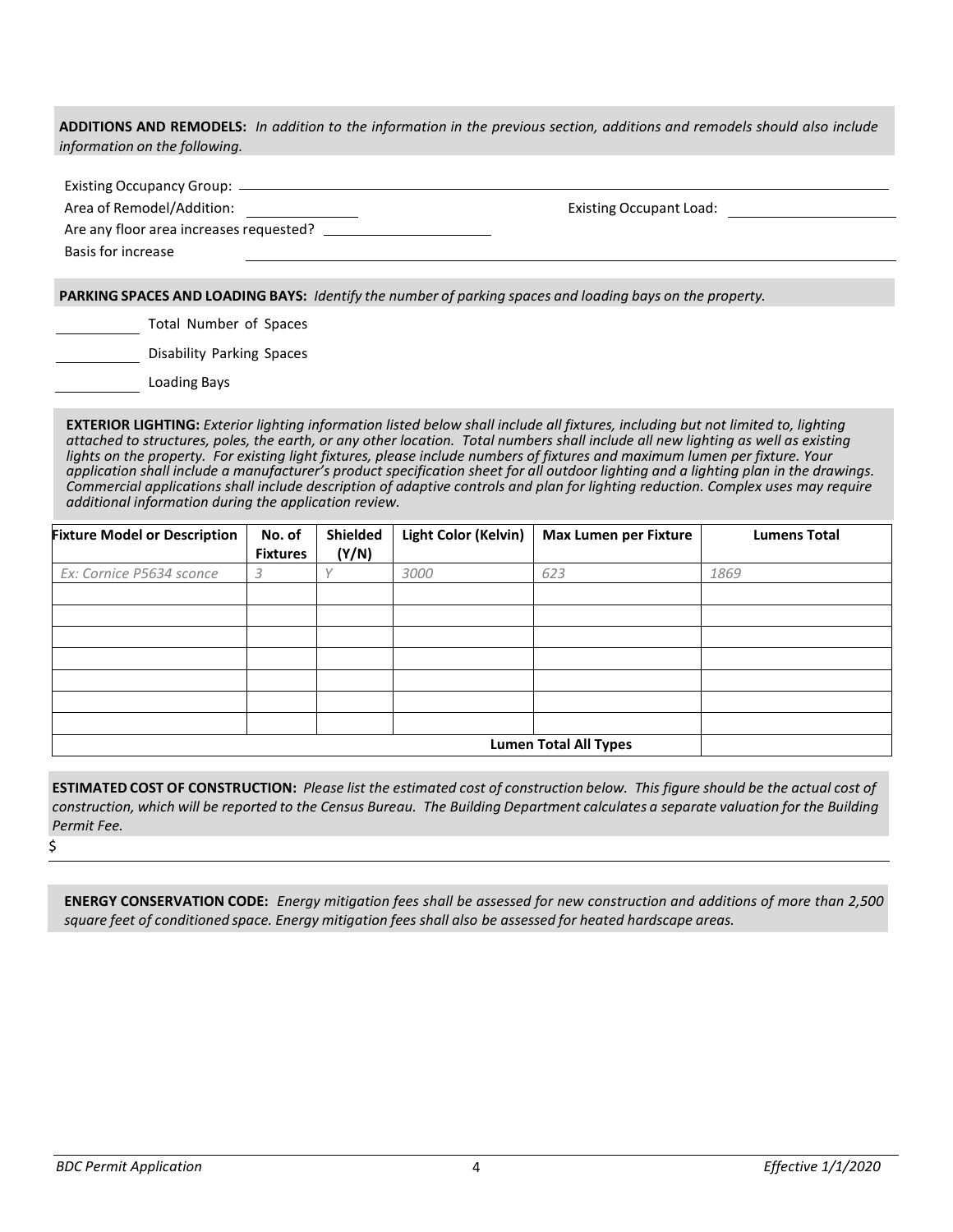### **SUBMITTAL REQUIREMENTS:** *This checklist is part of the application and MUST be completed by the owner or the*

*authorized agent*. *Plans found to be insufficient at the time take-in, will be returned to the owner/agent for corrections. More information may be required at the time of review. Should the plan be revised by the applicant either during the review process or after a permit is issued, the time frame for review will begin anew. Additional fees may be applicable. Revisions are required to be submitted with a Letter of Transmittal for Building Permit Revisions, available on the County's website. All the following information is required to be on the plans or general notes, including special conditions.*

### $Key:$   $Y =$  meets submittal requirements

- $N =$  missing or incomplete information letter of explanation required
- $NA = not applicable to this application$

### **General Requirements:**

2 CD's & 2 Complete sets of plans including architectural, structural, mechanical, plumbing, fire sprinkler, electrical, and material specification plans are required to be signed and sealed by the appropriate design professional (WSS 33-4-117). **For specifications regarding fire sprinkler and electrical plans, contact the Jackson Hole Fire EMS Dept. at 733- 4732.**

- The plan cover sheet shall summarize the project showing square footages of each floor and total square footage of proposed structure; size of the property, impervious surfaces and Landscaped Surface Ratio; construction and occupancy types.
- For residential occupancies, the total number of sleeping units and number of accessible units, Type A units and/or Type B units; and applicable codes shall also be required.

## **Special Conditions:**

- Structures within the Wildland-Urban Interface must show compliance with the Fire Marshal's requirements by means of details and/or notes on the submitted plans.
- Note that structures greater than 5,000 gross sq. ft. are required to be fire sprinklered.
- Structures located within the FEMA, Special Flood Hazard Area shall show compliance with the Flood-Resistive Construction requirements of the IBC.

Plans for structures located in areas subject to seasonal high ground water from spring runoff or irrigation, shall be provided with details showing protection of the structure and all insulation, electrical, plumbing and mechanical systems, from damage due to moisture and/or mold, by licensed design professionals, or shall be slab on grade.

# **Architectural Drawings(drawn to scale and as close to 24" X 36" as possible):**

- Architectural and structural elements shall be drawn to a scale of  $\frac{1}{4}$ " = 1'
- Description of uses and the proposed use group(s) for all portions of the building. Architect shall indicate the design approach for mixed-uses (as applicable).
- Proposed type of construction of the building.
- Fully dimensioned drawings to determine areas and building height.
- An egress plan showing occupant loads of each room, for each floor and cumulative occupant loads at each exit. Show exit arrangement and sizes, corridors, doors, stairs, etc.
- Location of exit signs/means of egress lighting, including power supply.
- Accessibility scoping provisions.
- Description & details of proposed special occupancies such as a covered mall, high-rise, mezzanine, atrium, public garage, etc.
- Adequate details to evaluate fire resistive construction requirements, including data substantiating required ratings.
- Details of plastic, insulation, and safety glazing installation.
- Details of required fire protection systems.

**Site Plan (drawn to accepted engineering scale on sheets as close to 24"x36" as possible):** *Large land parcels should have two site plans - one showing property in relation to adjacent land parcels with area to be developed identified, and a second, of smaller scale, showing proposed development and associated structures within 100 feet not to exceed 24" x 36" including the following information:* 

- All site plan requirements for Planning and Engineering are shown including, but not limited to, all easements, all utility locations, water lines, gas tanks, lines and meters, electrical vaults, lines and meters, sewer lines and cleanouts. Buried utilities shall show the depth, bedding, and back fill requirements.
- Entire property with dimensions of boundaries and north arrow. Show scale.
- Location of existing and proposed structures or additions, including porches, balconies, terraces, walkways, decks, eave overhangs, and chimneys.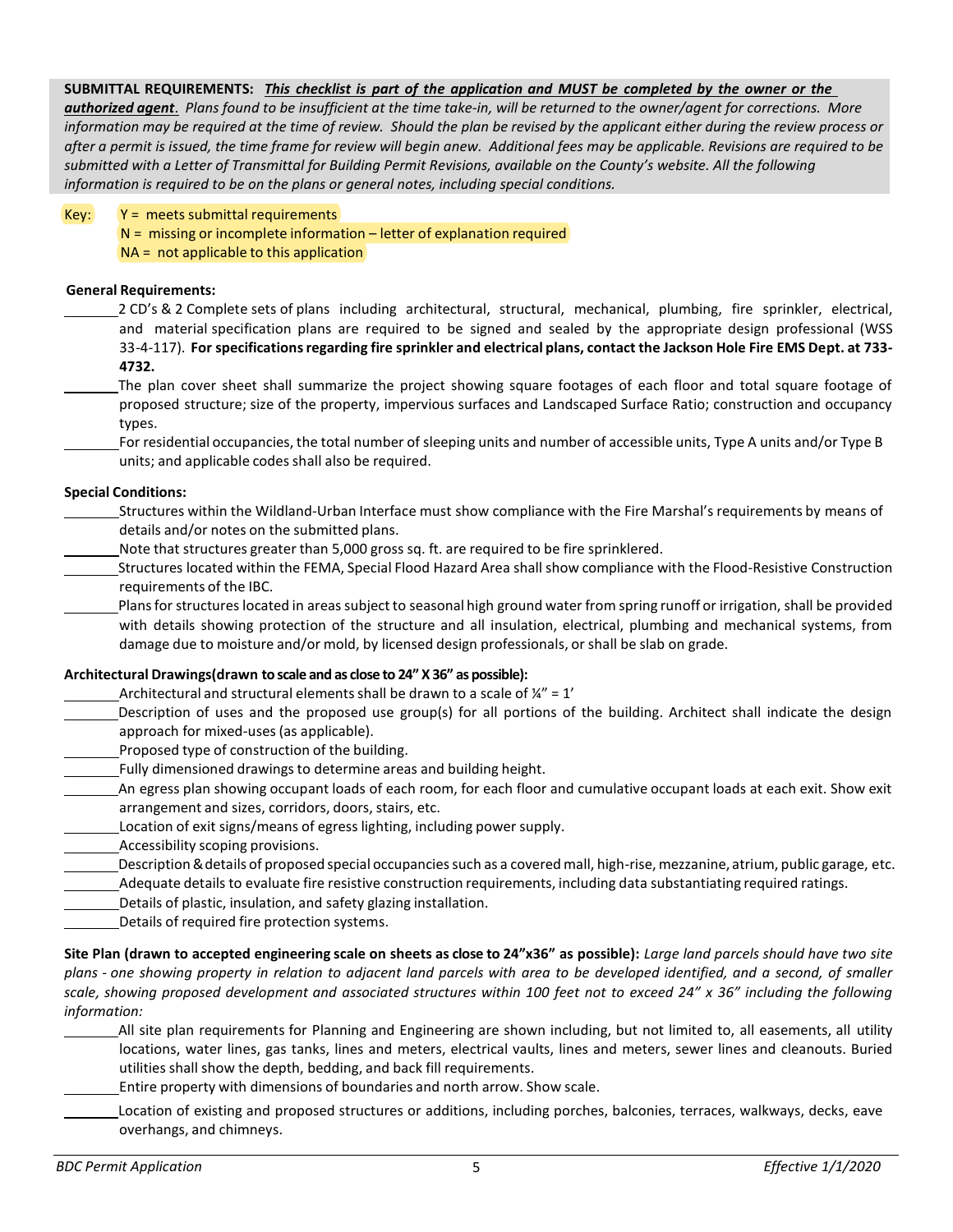- Show distances of proposed structures or additions from property lines, right-of-way lines, creeks, streams, rivers, ditches, ponds, and wetlands.
- Names of adjacent streets or roads.
- Locations of driveway and parking areas. New driveways entering onto a County road or State highway require a County access permit.
- Grade lines for slopes of 5% or greater.
- Proposed and/or existing location of well, septic tank and leach field as applicable.
- Location of wells, septic tanks, and leach fields on adjacent properties if within 100 feet of your property.
- Locations of any wetlands on property.
- Show landscaping conforming with **Division 5.5** of the Teton County Land Development Regulations.
- Location of areas designated for snow storage.
- Location of buried utilities located or proposed for site.
- Location, height, and type of any fencing proposed.

## **Exterior Lighting:**

- Provide a site plan depicting all proposed exterior fixtures. This includes but is not limited to, lighting attached to proposed and existing structures, poles, the earth or landscaping fixtures, or any other location.
	- Provide a manufacturer's product specification sheet for each type of fixture. This shall include details on shielding,
- maximum lumens, color or Kelvin temperature and light trespass details. This can be individual sheets submitted with the application or inserted on the exterior lighting plan.
- Description of proposed adaptive or automatic lighting controls that extinguish exterior lighting when sufficient daylight is available, such as timers, sensors, automation systems, etc.
- Description of light reduction wherein the total exterior lighting shall be extinguished OR reduce by at least 30% at 12:00 AM.

## **Structural Plans and Engineering Details:**

- Soils report indicating the soil type and recommended allowable bearing pressure and foundation type.
- Signed and sealed structural design calculations which support the member sizes on the drawings.
- Local design load criteria, including: frost depth; live loads; snow loads; wind loads; earthquake design data; other special loads.
- Details of foundations and superstructure.
- Provisions for required special inspections.
- Applicable construction standards and material specifications (i.e., masonry, concrete, wood, steel, etc.).
- Engineer shall specify any Special Inspections required for project.

## **Mechanical:**

- Complete signed and sealed (WSS 33-4-117) plans and specifications of all heating, ventilating and air conditioning work.
- Complete information on all the mechanical equipment and materials including listing, labeling, installation and compliance with specified quality control standards.
- Details on the HVAC equipment including the equipment capacity (Btu/h input), controls equipment location, access and clearances.
- A ventilation schedule indicating the outdoor air rates, the estimated occupant load/1,000 ft2, the floor area of the space and the amount of outdoor air supplied to each space.
- The location of all outdoor air intakes with respect to sources of contaminates.
- Duct construction and installation methods, flame spread/smoke development ratings of materials, flexible air duct and connector listing and duct support spacing.
- Condensate disposal, routing of piping and auxiliary and secondary drain systems.
- Required exhaust systems, routing of ducts and termination to the exterior.
- Complete details of all Type I and II kitchen hoods, grease duct construction and velocity, clearance to combustibles and fire suppression system.
- Details of all duct penetrations through fire resistance rated assemblies including shaft, fire dampers and/or smoke damper locations.
- Method of supplying combustion air to all fuel fired appliances, the location and size of openings and criteria used to size the openings.
- Details on the venting the products of combustion from all fuel burning appliances including the type of vent system, the sizing criteria required for the type of vent and the routing of the vent.
	- Boiler and water heater equipment and piping details including safety controls and distribution piping layout.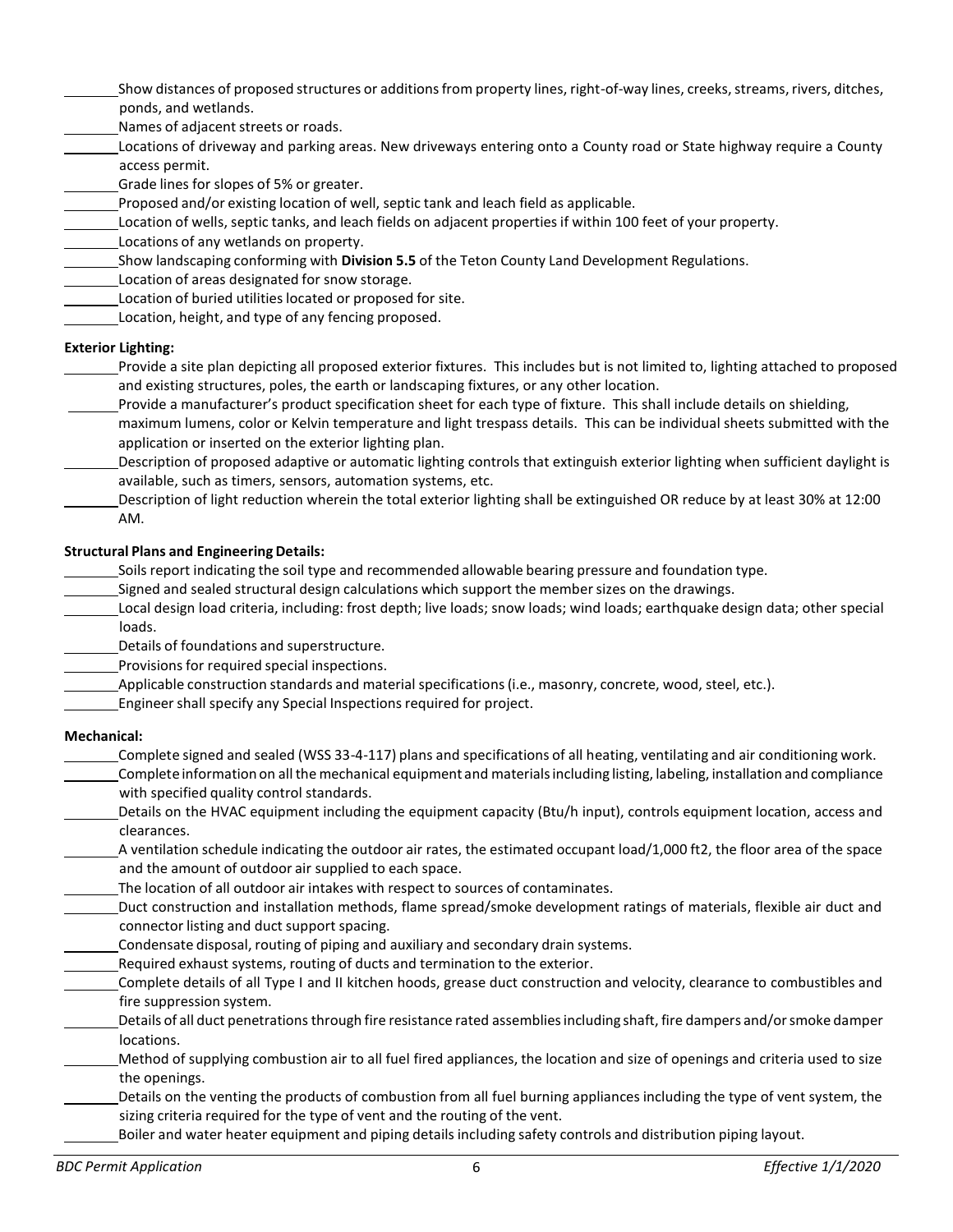- Details on the type of refrigerant, calculations indicating the quantity of refrigerant And refrigerant piping material and the type of connections.
- Complete details on the gas piping system including materials, installation, valve locations, sizing criteria and calculations (i.e., the longest run of piping, the pressure/pressure drop).
- Complete signed and sealed (WSS 33-4-117) plans and specifications of all plumbing work.
- Plumbing fixture specifications including identification of the applicable referenced quality control standards and the maximum flow rates for the plumbing fixtures.
- The basis for the number of plumbing fixtures provided including the occupant load used, the use group and fixture rate from the plumbing code.
- Complete dimensions for bathrooms, the location of plumbing fixtures and the wall and floor surface materials.
- Site plan, which indicates the routing of the sanitary, storm and water service with the burial depths for all sewers and water service.
- Water distribution system sizing criteria and calculations.
- Water supply and distribution piping plan showing the incoming water supply, distribution piping, pipe size, the location of water hammer arrestors and the location of the valves.
- The location of all backflow preventers, the type of backflow preventers provided for each piece of equipment or outlet and the specified quality control standards referenced in the code.
- Drainage system piping plan showing the layout of all piping, of plumbing fixtures and the location of cleanouts.
- Riser diagram (s) of the drain, waste and vent piping including the building drain, all horizontal branches and the connections and layout of all fixtures. Pipe sizes, direction of flow, grade of horizontal piping, drainage fixture loads and the method of venting all plumbing fixtures.
- The location of all indirect waste connections, standpipes, grease traps and separators.
- Complete details of the water heater, the method of supplying tempered water to accessible fixtures and the temperature and pressure relief valve discharge.
- Complete details of the method of draining storm water from the roof including calculations to verify pipe and/or gutter sizes, the location of all roof drains and the roof area that each group of roof drains is intended to serve and an independent secondary roof drainage system.
- Piping material specifications to verify compliance with the specified quality control standards for all sanitary, storm and potable water piping (e.g., ASTM B88 for copper pipe), the type of joints and connections for all piping, the pipe hanger support spacing and details of anchorage and bracing.

## **Sprinkler Systems:**

- Complete signed and sealed (WSS 33-4-117) plans and specifications for the sprinkler system and related equipment.
- Description and locations of uses within the building.
- Design details in accordance with the appropriate reference standard (i.e. NFPA 13, 13D, 13R) as referenced by the building code.
- Design calculations indicating the discharge requirements of the system with evaluation of the arrangement and source of the water supply.
- Results of a current flow test indicating the location and date of the test.
- Working drawings indicating all pipe sizes and the spacing between branch lines and sprinklers on the branch line.
- Material specifications and equipment specifications. All materials used should be verified that they are installed in accordance with their listing.

## **Wildland Urban Interface**

- Wildland review printed on plans
- Details showing wildland review requirements